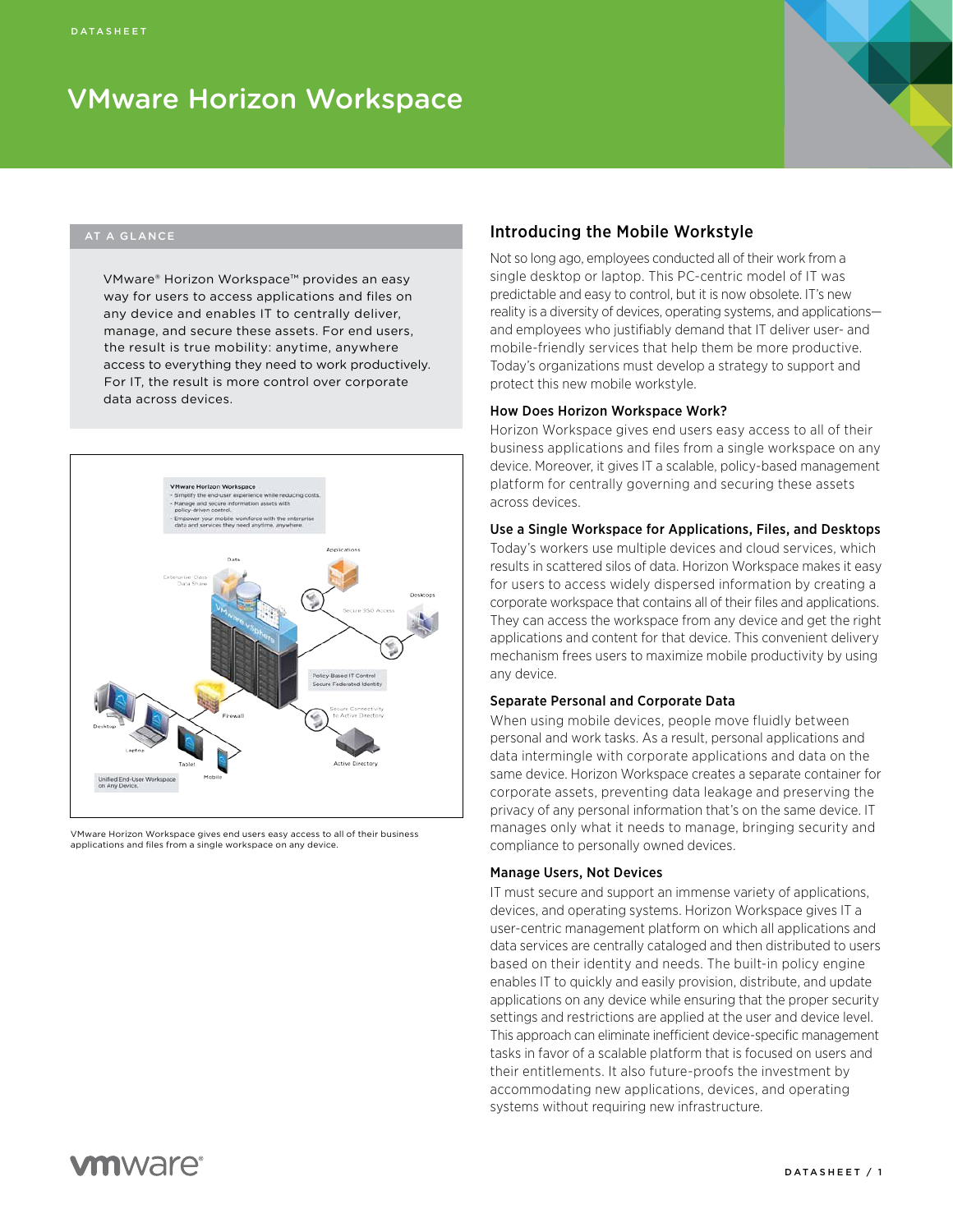### Secure Corporate Data

Protecting company data has become increasingly difficult in today's new mobile work environment. Not only are devices often lost, but mobile and software-as-a-service (SaaS) applications are potential outlets for data leakage. Horizon Workspace strictly isolates and contains corporate assets on mobile devices, enabling advanced protection and security. Horizon Workspace logs nearly all user activity within the corporate workspace (while ignoring activity within the personal workspace) to provide legal visibility for auditing and compliance purposes.

#### Share Files Seamlessly

Today's on-the-go users need to share files with colleagues and with partners and customers who are outside the firewall. This has led to the use of insecure, consumer-based file-sharing services. Horizon Workspace gives employees a centralized file repository, enabling them to access the same files from any device and easily share files with both internal and external users. IT can define sharing permissions, set security policies, and wipe the data remotely. Horizon Workspace enables employees to collaborate and be productive, while ensuring that company data remains under IT governance.

# Key Features

#### Access Files and Applications from Anywhere

- Access shared content from Windows, Mac, iPhone, iPad, Android devices and tablets, and any major browser.
- Access SaaS applications, mobile apps, ThinApps, and even XenApps (in Tech Preview) using a single workspace. Each user needs to remember a single password and user name to access all of his or her corporate assets.
- Synchronize activity between (Windows and Mac) desktops and every device for anytime, anywhere access to corporate files.

#### Collaborate Securely

- Share files both externally (with customers, partners, clients, contractors, and work-from-home users) and within an organization.
- • Invite internal and external users with defined permissions to view, add, edit, or share content.
- Use full version control to view previous versions of files, comment directly on documents, and restore files from history.



#### Deliver Secure Mobile Workspaces

- Isolate and protect the corporate workspace on Android devices via a virtualized container with its own operating system, applications, and policies. IT can remotely manage the entire life cycle of the corporate workspace, including determining security settings such as timeout/lease, logging for auditing, and remote wipe across every application in the workspace. This dual-persona solution isolates corporate applications and data from personal applications and data.
- Deliver productivity applications out of the box, including email, calendar, contacts, tasks, Web browsing, and file management.
- Prepopulate Android devices with popular third-party business applications, including Evernote and LinkedIn.

#### Protect Corporate Assets on Mobile Devices

- Protect Android connections through a dedicated, out-of-thebox (Cisco, Juniper, or F5) VPN that applies only to the corporate workspace.
- Create group-based security policies, monitor device inventory, and obtain device diagnostic information—all from a Webbased console.
- Provide full encryption, remote lock and wipe, jailbreak and rootkit detection, and password enforcement.
- Set data containment policies to prevent data leakage that results from copy/paste or from opening documents in public share sites.

#### Centralize Application Management

- Quickly and easily provision, distribute, and update applications and enterprise services to employee devices in a dedicated workspace.
- Categorize, publish, version, and distribute applications into an application catalog, including native, Web, and referred applications from public stores.